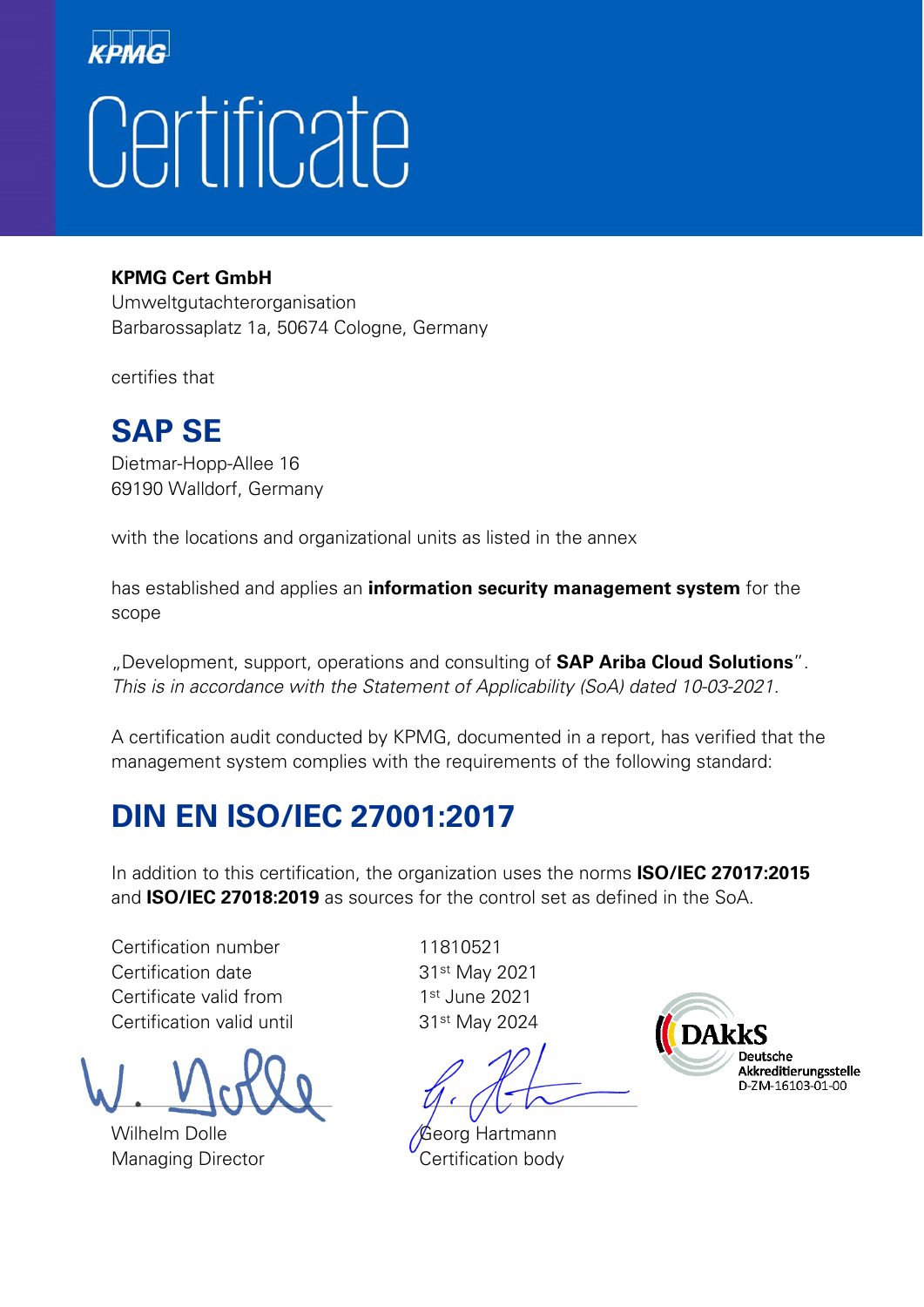## **KPMG** Certificate

Annex to certificate nr. 11810521

Governing the development, support, operations and consulting of SAP Ariba Cloud Solutions.

| Country           | <b>Site location</b>                                   | <b>Scope</b>                                      |
|-------------------|--------------------------------------------------------|---------------------------------------------------|
| United<br>States  | 3412 Hillview Ave 94304<br>Palo Alto                   | Headquarters, Operations, Development,<br>Support |
| India             | No. 138, Export Promotion<br>Industri 560066 Bangalore | Operations, Development, Support                  |
| United<br>States  | 271 North Shore Dr. 15212<br>Pittsburgh                | Operations, Development, Support                  |
| Czech<br>Republic | Bucharova 2817/11 15800<br>Praha 5                     | Development, Support                              |

Governing the development, support, operations and consulting of SAP Ariba Cloud Solutions. **Country Site location Scope** Germany St. Leon-Rot Data Center

Co-location data centers listed below house the infrastructure used to deliver the SAP services. Excluded from scope are all supporting operations by co-location data centers. Monitoring of these operations fall under the SAP Supplier Management process:

| <b>Country</b> | <b>Site location</b> | <b>Scope</b>              |
|----------------|----------------------|---------------------------|
| Netherland     | Amsterdam            | Data Center (Co-location) |